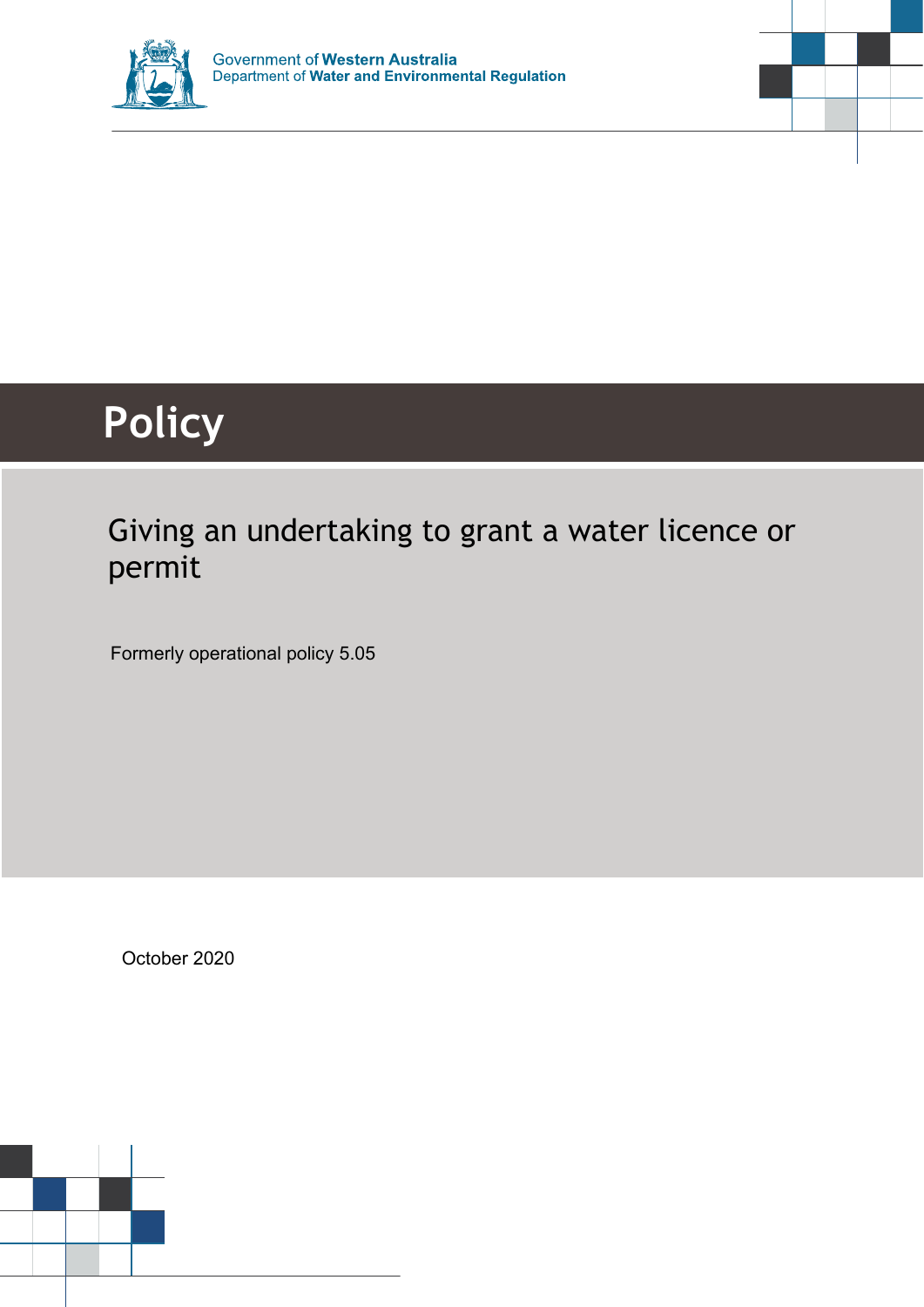Department of Water and Environmental Regulation 8 Davidson Terrace

Joondalup Western Australia 6027

Telephone +61 8 6364 7000 Facsimile +61 8 6364 7001

National Relay Service 13 36 77 www.dwer.wa.gov.au

© Government of Western Australia

September 2020

This work is copyright. You may download, display, print and reproduce this material in unaltered form only (retaining this notice) for your personal, non-commercial use or use within your organisation. Apart from any use as permitted under the *Copyright Act 1968*, all other rights are reserved. Requests and inquiries concerning reproduction and rights should be addressed to the Department of Water and Environmental Regulation.

#### FIRST 115747

For more information about this report, contact: Principal Policy Officer, Water Policy branch

#### **Disclaimer**

This document has been published by the Department of Water and Environmental Regulation. Any representation, statement, opinion or advice expressed or implied in this publication is made in good faith and on the basis that the Department of Water and Environmental Regulation and its employees are not liable for any damage or loss whatsoever which may occur as a result of action taken or not taken, as the case may be in respect of any representation, statement, opinion or advice referred to herein. Professional advice should be obtained before applying the information contained in this document to particular circumstances.

This publication is available at *[www.dwer.wa.gov.au](http://www.dwer.wa.gov.au/)* or for those with special needs it can be made available in alternative formats such as audio, large print, or Braille.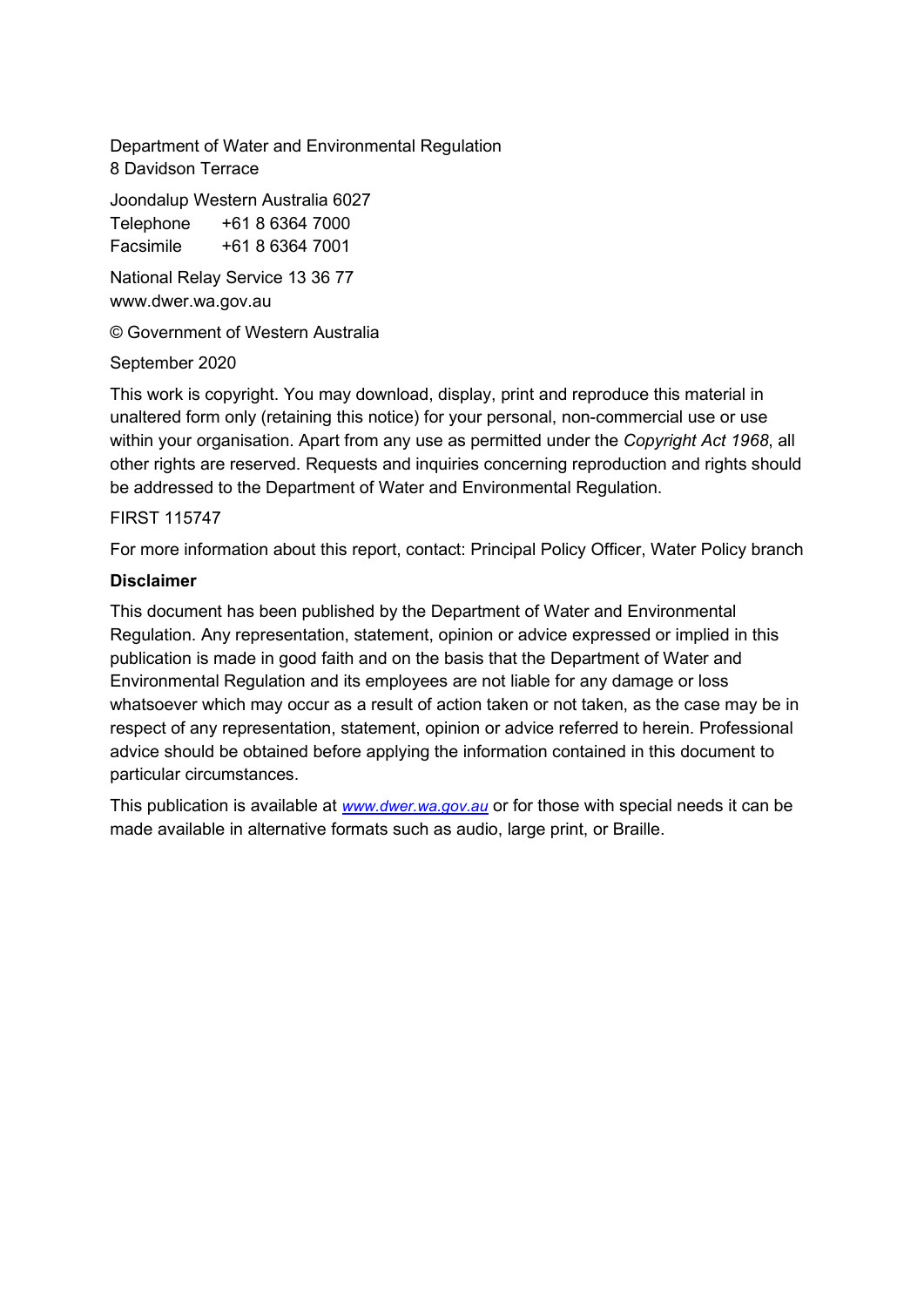The Department of Water and Environmental Regulation (the department) has implemented a policy framework across all of its regulatory documents. The framework provides a clear and structured document hierarchy, which details how the department and its stakeholders should apply the different types of documents within the hierarchy.

As part of the implementation of this framework, this document has been updated with a new format to show how the document is classified within the framework.

The content of the document has not been changed and remains the department's position.

For more information on the policy framework refer to the department's website here: [www.dwer.wa.gov.au.](http://www.dwer.wa.gov.au./)

This document was previously published in December 2019.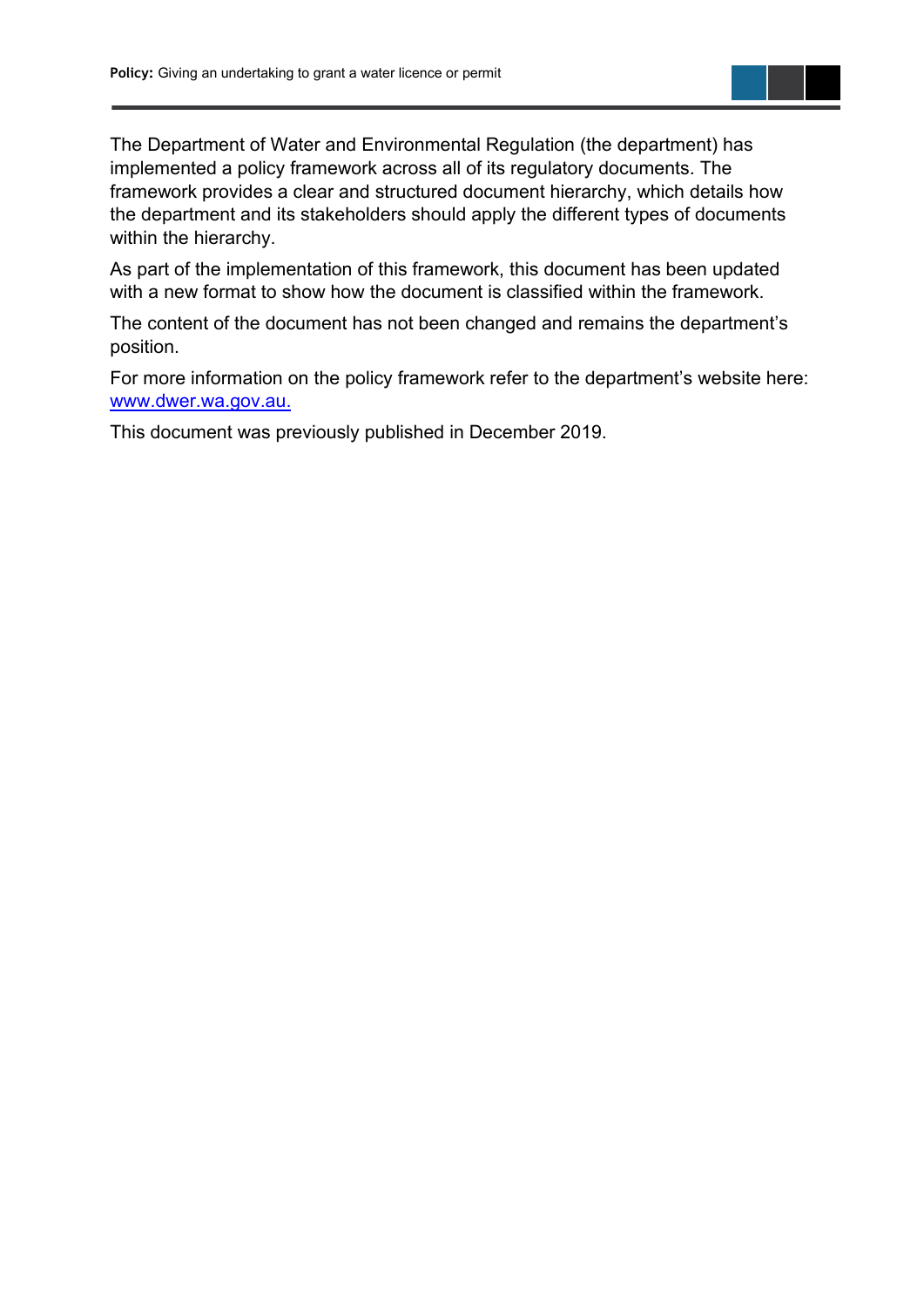

## Contents

| 1. |                |  |  |  |  |  |
|----|----------------|--|--|--|--|--|
|    |                |  |  |  |  |  |
|    |                |  |  |  |  |  |
| 2. |                |  |  |  |  |  |
|    | 2 <sub>1</sub> |  |  |  |  |  |
|    | 2.2            |  |  |  |  |  |
|    | 2.3            |  |  |  |  |  |
|    | 2.4            |  |  |  |  |  |
| 3. |                |  |  |  |  |  |
|    | 3.1            |  |  |  |  |  |
|    | 3.2            |  |  |  |  |  |
|    | 3.3            |  |  |  |  |  |
|    | 3.4            |  |  |  |  |  |
|    | 3.5            |  |  |  |  |  |
|    | 3.6            |  |  |  |  |  |
|    | 3.7            |  |  |  |  |  |
| 4. |                |  |  |  |  |  |
|    |                |  |  |  |  |  |
|    |                |  |  |  |  |  |
|    |                |  |  |  |  |  |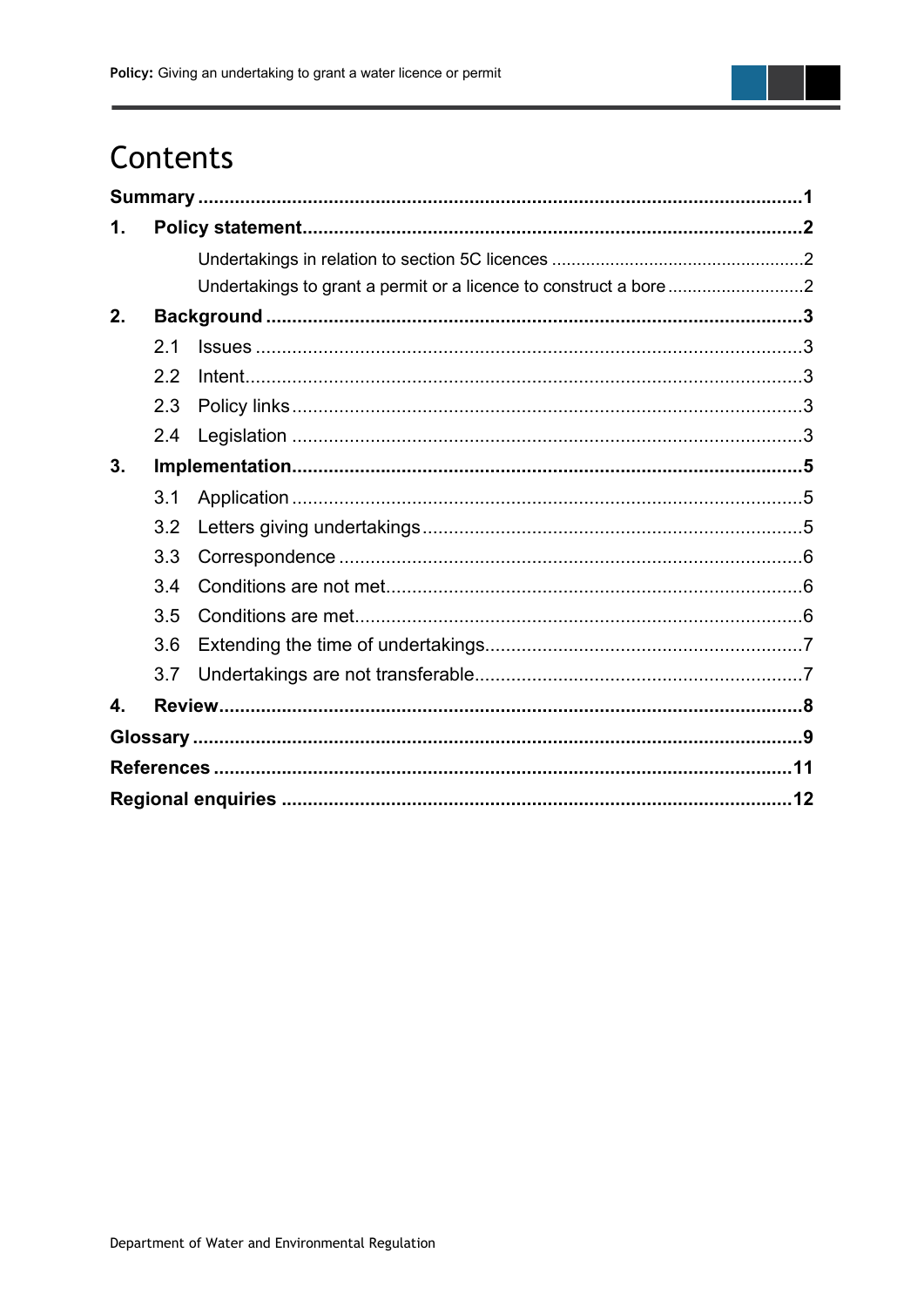## <span id="page-4-0"></span>Summary

Most developments in Western Australia (WA) require secure access to a reliable source of water if they are to proceed. The Department of Water and Environmental Regulation (the department), WA's primary water resource management agency, grants licences and permits to access water to proponents who have met all legal and departmental criteria.

However, on occasion, proponents may need assurance that they will be given a licence or permit prior to having met all the required criteria. To support state development, the department may give a proponent a 'letter of undertaking' that it will grant the necessary approvals at a later time, if certain criteria are met.

This policy outlines the approach the department will utilise when giving an undertaking to:

- grant a licence to take and use water
- grant a licence to construct a new bore or alter an existing bore
- issue a permit to interfere with a watercourse
- approve a water entitlement transaction (trade, transfer, agreement/lease).

It details the circumstances under which undertakings will be issued, the correspondence with applicants and what the department will do if holders of undertakings do not meet the requirements.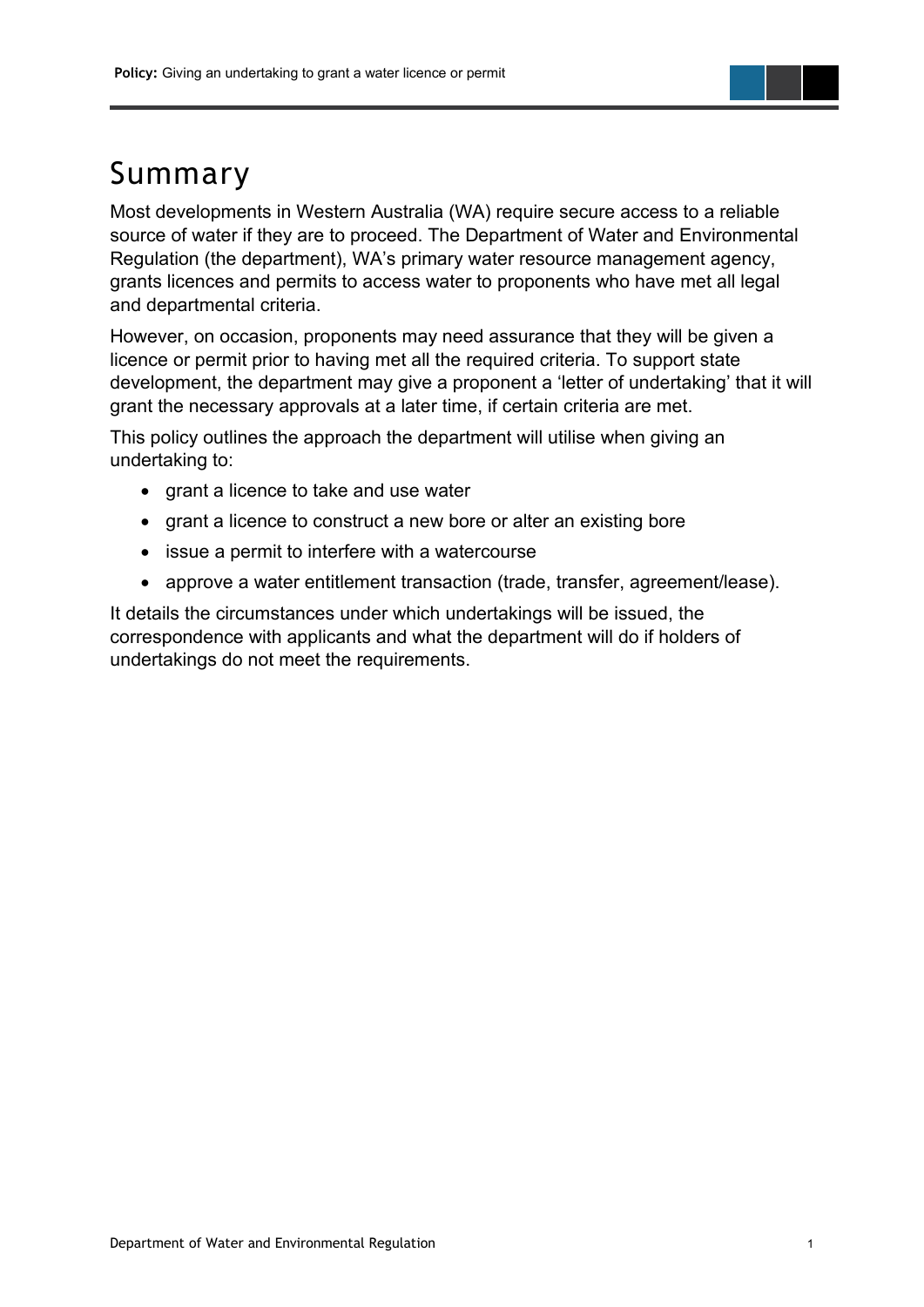## <span id="page-5-0"></span>1. Policy statement

#### <span id="page-5-1"></span>**Undertakings in relation to section 5C licences**

The department may give an undertaking in relation to section 5C of the *Rights in Water and Irrigation Act 1914* (RIWI Act) to an applicant to:

- grant a new licence
- approve the transfer of a part or the whole of an existing water entitlement to the new owner of the same property
- approve the transfer of a part or the whole of an existing water entitlement to a new location
- approve an agreement for the leasing of a part of or the whole of a water entitlement for a period of time

When the application meets all of the criteria for the grant, except that the applicant is currently not a person eligible to hold a licence (that is, no legal access to land) as per Schedule 1, clause 9 of the RIWI Act. By giving an undertaking, the department undertakes to grant a new licence or approve the transaction of an existing entitlement, when the applicant acquires legal access to the land under the terms of Schedule 1, clause 3 of the RIWI Act within the stated timeframe. Undertakings given by the department are valid for a short period of time and are not transferable.

#### <span id="page-5-2"></span>**Undertakings to grant a permit or a licence to construct a bore**

Under the Rights in Water and Irrigation Regulations 2000, the department may issue a letter of undertaking to an applicant to:

- grant a permit to interfere with a watercourse, under section 17 of the RIWI Act
- grant a licence to construct a new bore or alter an existing bore, under section 26D of the RIWI Act.

The applicant does not need to have fulfilled all the criteria for being granted a permit under section 17, or a section 26D licence before the department considers giving an undertaking. However, the undertaking may include conditions that the applicant will need to meet (including but not limited to having legal access to the land the structure is to be built) if the department was to grant the permit or licence.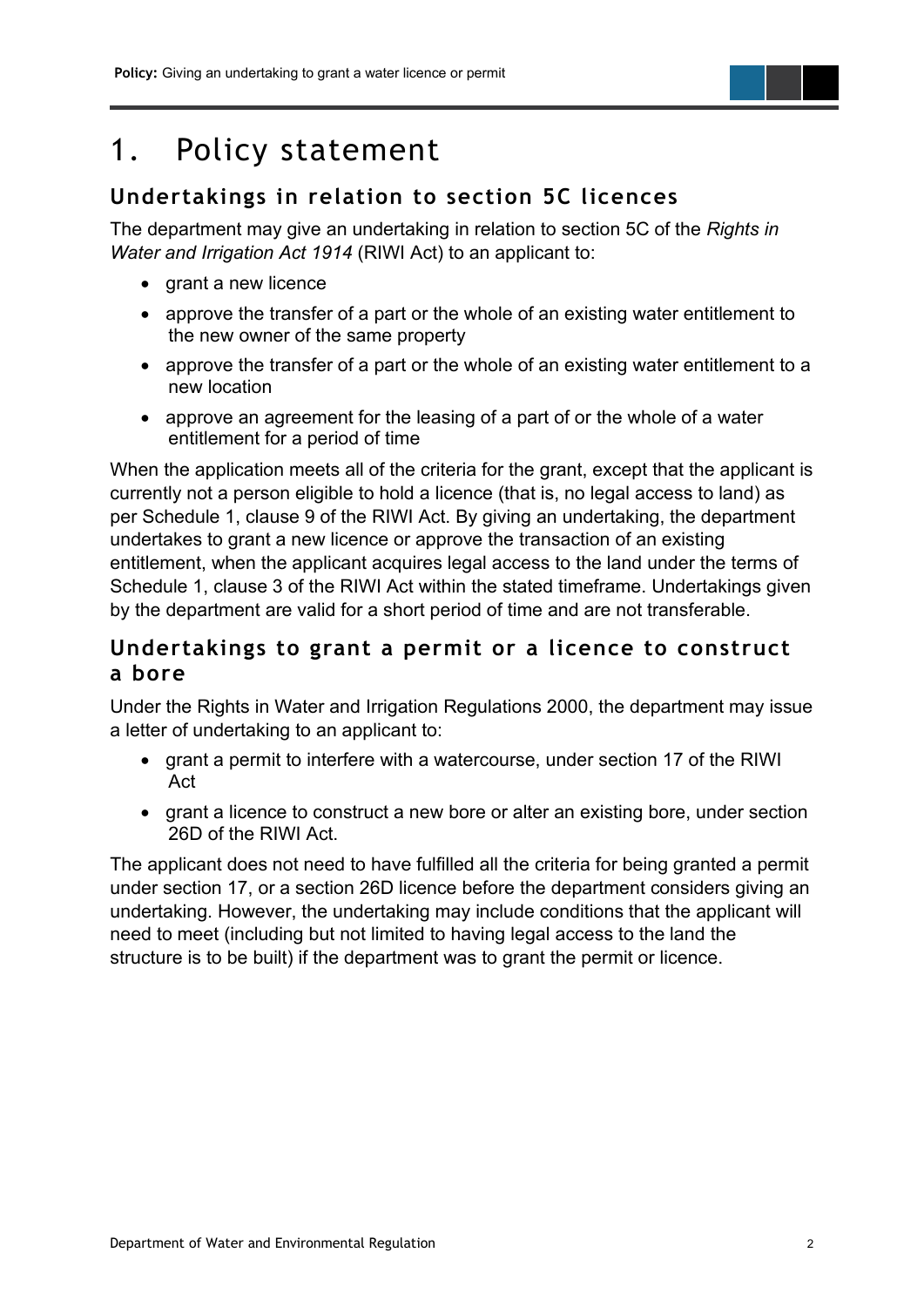# <span id="page-6-0"></span>2. Background

#### <span id="page-6-1"></span>2.1 Issues

The department is responsible for managing and allocating WA's terrestrial water resources. The department grants the right to take water from these resources by issuing licences with water entitlements, under the RIWI Act, to individuals or companies who meet all the department criteria. The applicant must also indicate the purpose the water is to be used for.

On occasion, even before all the criteria to grant a licence have been met, applicants have asked the department to give an undertaking that a licence will be granted when all criteria are met. These requests were mainly to assist applicants negotiating finance for a proposed project or seeking other government approvals.

## <span id="page-6-2"></span>2.2 Intent

The intent of this policy is to define the circumstances under which the department will give undertakings to grant licences to take water, permits to interfere with a watercourse, licences to construct a bore, and approve transactions with respect to water entitlements.

## <span id="page-6-3"></span>2.3 Policy links

The following department policies are relevant to this policy:

- Policy: Water entitlement transactions for Western Australia
- Statewide policy 9 Water licensing staged developments
- Policy: Use of operating strategies in the water licensing process
- Policy: Water conservation/efficiency plans
- Policy: Timely submission of required further information
- Operational policy 5.12 Hydrogeological reporting associated with a groundwater well licence

#### <span id="page-6-4"></span>2.4 Legislation

The RIWI Act and related Rights in Water and Irrigation Regulations 2000 provide a legislative framework for groundwater and surface water allocation in WA and vests with the crown the right to the use, flow and control of water sources.

The department is responsible for discharging specific water-resource management powers and functions set out in the legislation, as delegated by the Minister for Water.

The RIWI Act requires the licensing of all artesian bores throughout the state. In addition, under section 26D, all non-artesian bores located within proclaimed groundwater areas are also required to be licensed under the RIWI Act (except where exempted, for example domestic and stock bores). Within proclaimed surface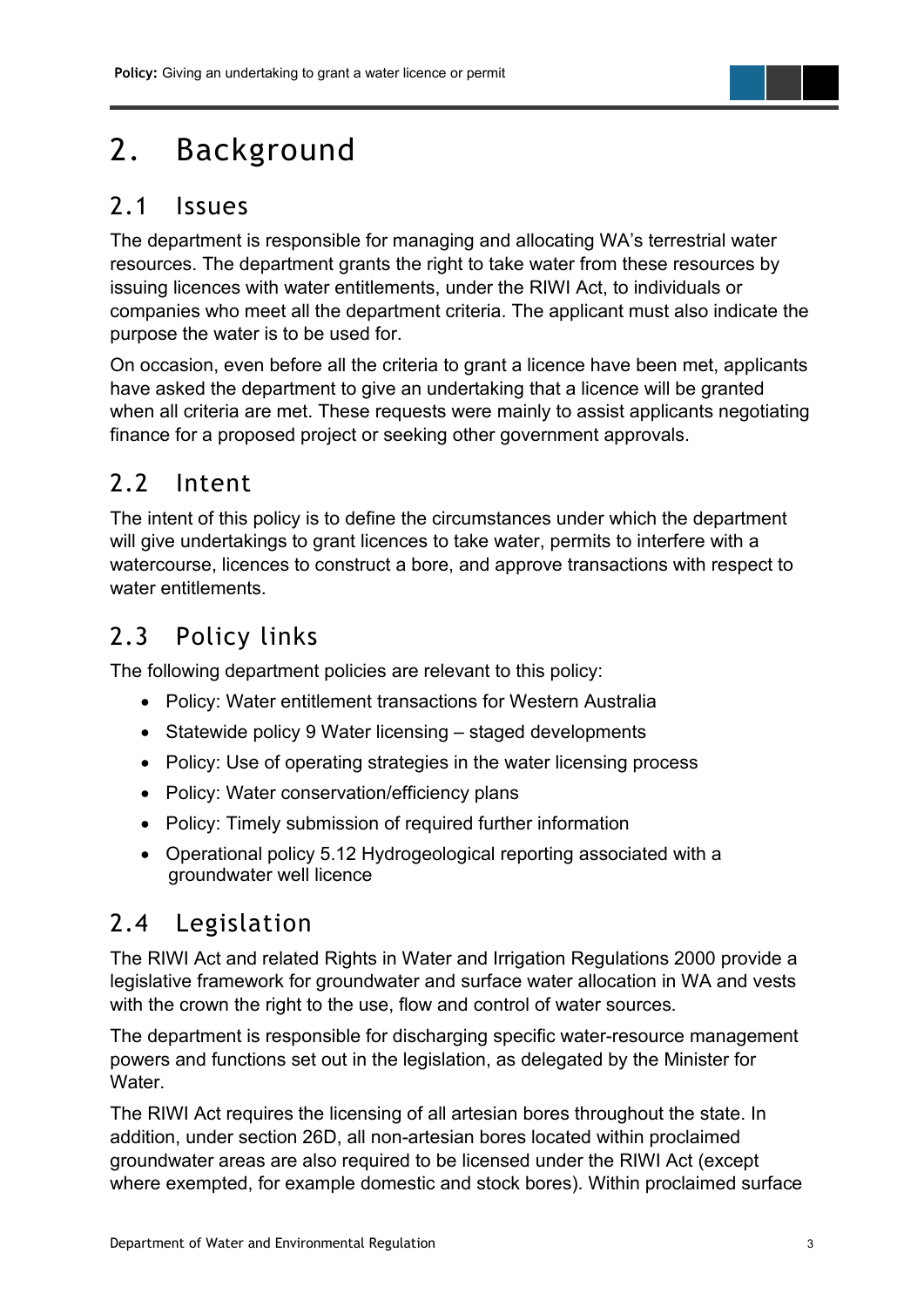water areas, the department may license all surface water abstractions that are not considered to be riparian. Permits are issued under section 17 of the RIWI Act if a watercourse is to be interfered with.

The RIWI Act allows the department to give an undertaking to grant a licence to take water at a future date, or approve the transfer of a water entitlement or lease agreement, but only to applicants that have met all the criteria but have not yet obtained legal access to the land the water is to be taken from.

The Rights in Water and Irrigation Regulations 2000 also gives the department the power to give undertakings to issue permits to interfere with a watercourse under section 17 and licences to construct or alter bores under section 26D of the RIWI Act.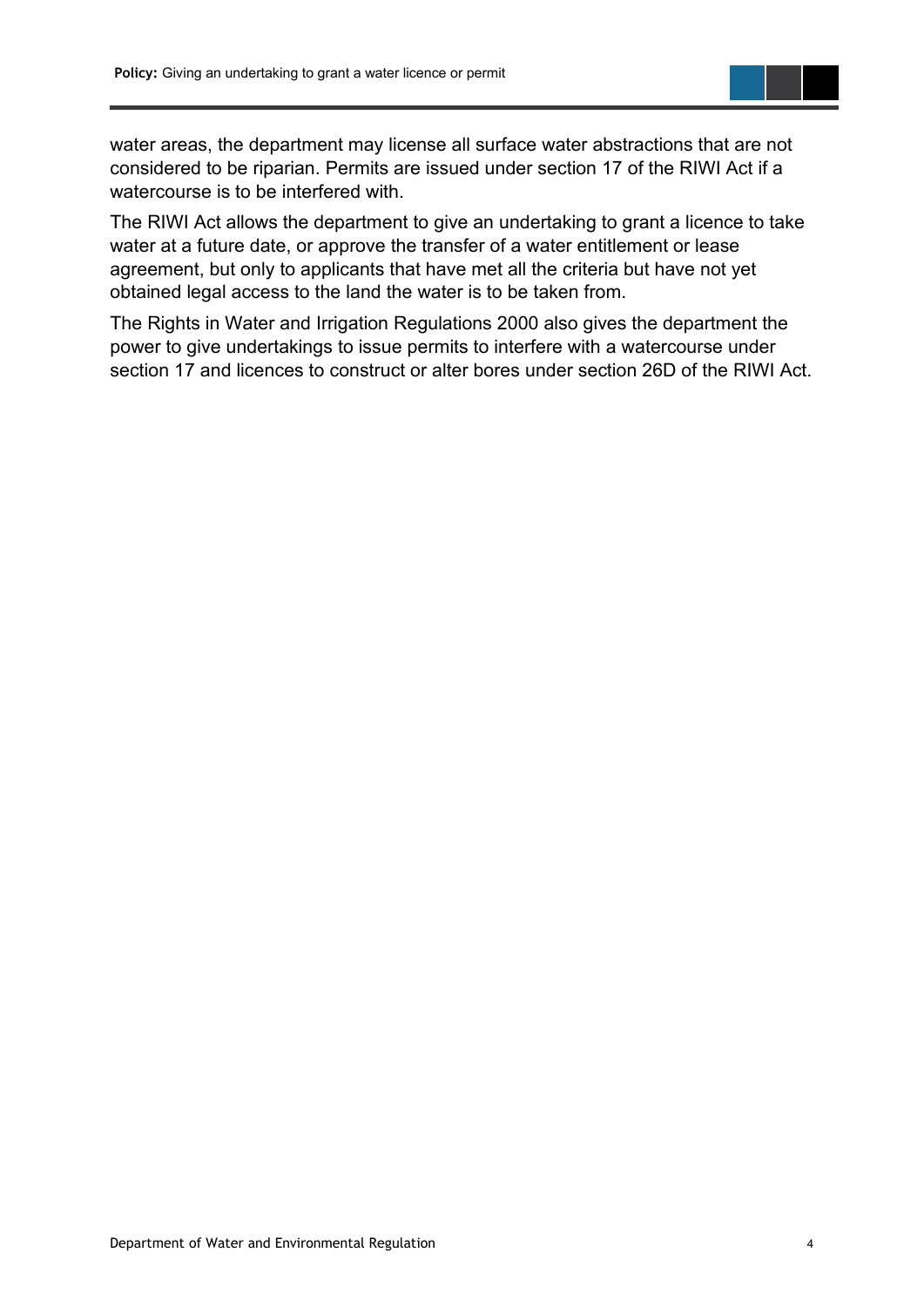## <span id="page-8-0"></span>3. Implementation

### <span id="page-8-1"></span>3.1 Application

This policy applies statewide to applicants that do not yet have legal access to the land that the water is proposed to be taken from, and are seeking:

- a new licence to take water from a water resource
- to transfer part of or the whole of an existing water entitlement to a new owner of the same property (for example a transfer)
- to transfer part of or the whole of an existing water entitlement to a new location (for example trade)
- the approval of a leasing agreement for a water entitlement.

The policy also addresses applicants seeking an undertaking to be granted:

- a permit to interfere with a watercourse
- a licence to construct a new bore or alter an existing bore.

Water allocation plans for groundwater or surface water areas may contain specific requirements that override some components of this policy.

### <span id="page-8-2"></span>3.2 Letters giving undertakings

To be issued a letter of undertaking, the proponent must first apply for the required licence or permit to the department. After assessing the application and if the department considers it is appropriate to give an undertaking, it will send a letter to the applicant:

- giving an undertaking to issue the applicant with the instrument sought (licence, permit or transaction approval) within the period specified in the undertaking
- stating the conditions that the applicant will need to meet for the department to grant that instrument:
	- o if the applicant has requested a licence to take water under section 5C of the RIWI Act, the letter will include a statement that proof of legal access must be provided by the applicant before the licence can be granted will be included
	- $\circ$  if the applicant has requested a licence with respect to constructing a bore or a permit to interfere with a watercourse, the conditions may not be limited to legal land access. They are likely to be broader and include a variety of matters that the applicant will need to address.
- specifying the term of the undertaking (up to 12 months, depending on the proposed project's timetable).

Undertakings for a licence to construct or alter a bore or for a permit, that are linked to a licence to take water (not for investigation or exploration purposes) may include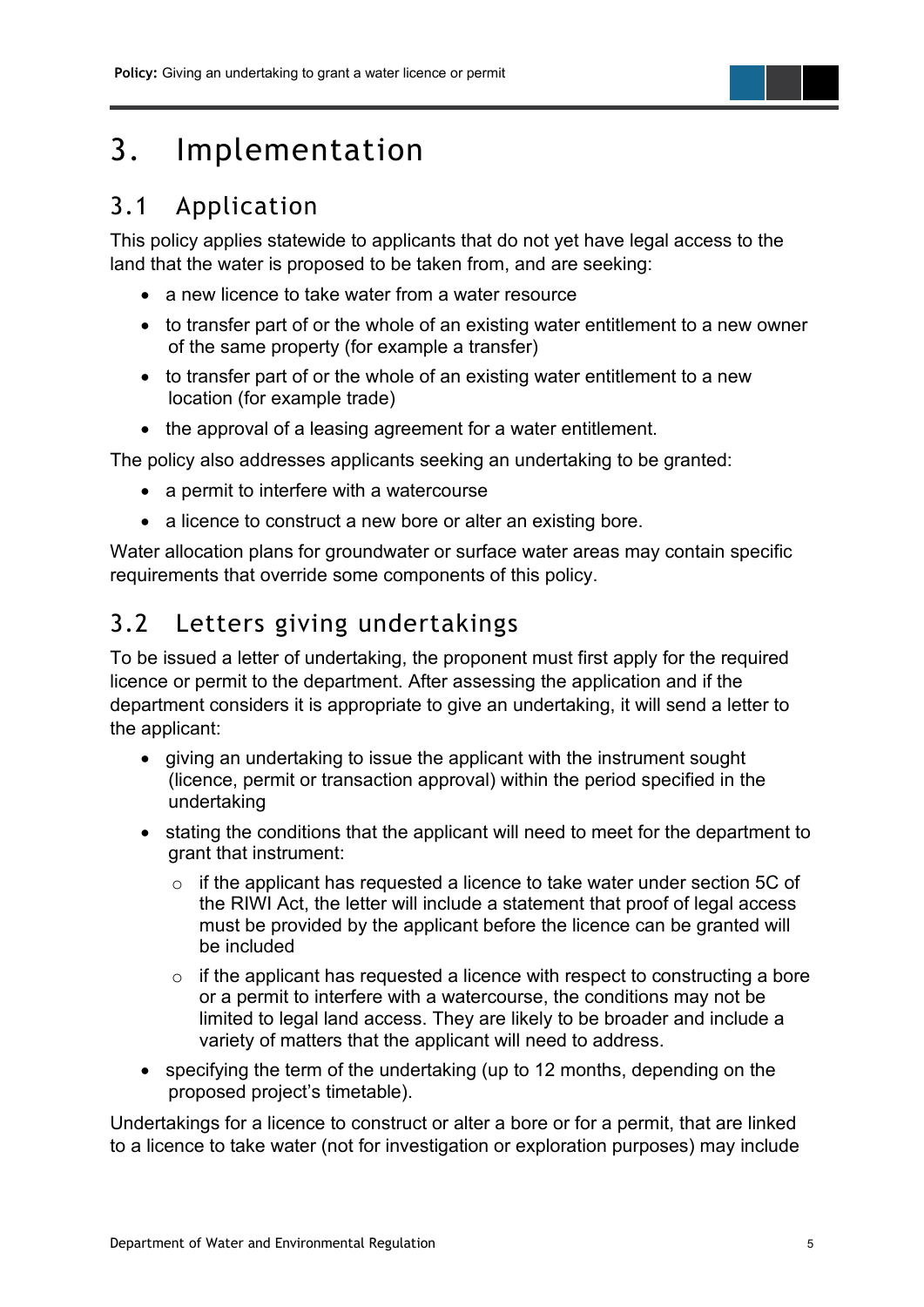a condition specifying that the undertaking is valid only if the department grants the applicant a licence to take and use water.

The letter may also contain advice regarding relevant conditions that would be contained in the licence or permit if issued.

## <span id="page-9-0"></span>3.3 Correspondence

It is the applicant's responsibility to ensure that the conditions of the undertaking are met within the timeframe indicated in the undertaking.

The department may write to the applicant requesting a status report on how the applicant is meeting the conditions of the undertaking prior to 21 days before the undertaking is due to expire. The applicant is also likely to be reminded in that letter that if the conditions of the undertaking are not met in full by the time the undertaking expires, the application will be deemed void (incomplete) by the department and it will be returned to the applicant.

Even if the department does not write to the applicant, the applicant must submit correspondence to the department demonstrating compliance with conditions of the undertaking prior to the expiry of the undertaking.

### <span id="page-9-1"></span>3.4 Conditions are not met

If the applicant does not respond to the department, or is unable to meet all the conditions by the time the undertaking expires, the department will conclude that the applicant no longer wishes to proceed with the application, and:

- for a licence application to take and use water, the department will return the application as incomplete, informing the applicant that because of the expiry date and/or inability to demonstrate legal access to the property pertaining to the application, they are not a person able to hold such a licence under the RIWI Act
- applications for a licence to construct or alter a bore or for a permit that are linked to an application to take water, will be returned to the applicant, if by the time the undertaking expires, the applicant has not yet been granted a licence to take and use water, as the applicant is unable to further pursue the development and has not complied with the terms and conditions of the undertaking
- applications for a licence to construct or alter a bore or for a permit, that are not related to a licence to take water, will be refused on the basis that the applicant is not a person willing or able to comply with the terms and conditions to be included in a permit or a section 26D licence.

## <span id="page-9-2"></span>3.5 Conditions are met

If the applicant submits evidence that all the conditions have been met before the undertaking expires, the department will grant the licence or the permit or approve the transaction of an existing water entitlement in accordance with the terms of the undertaking.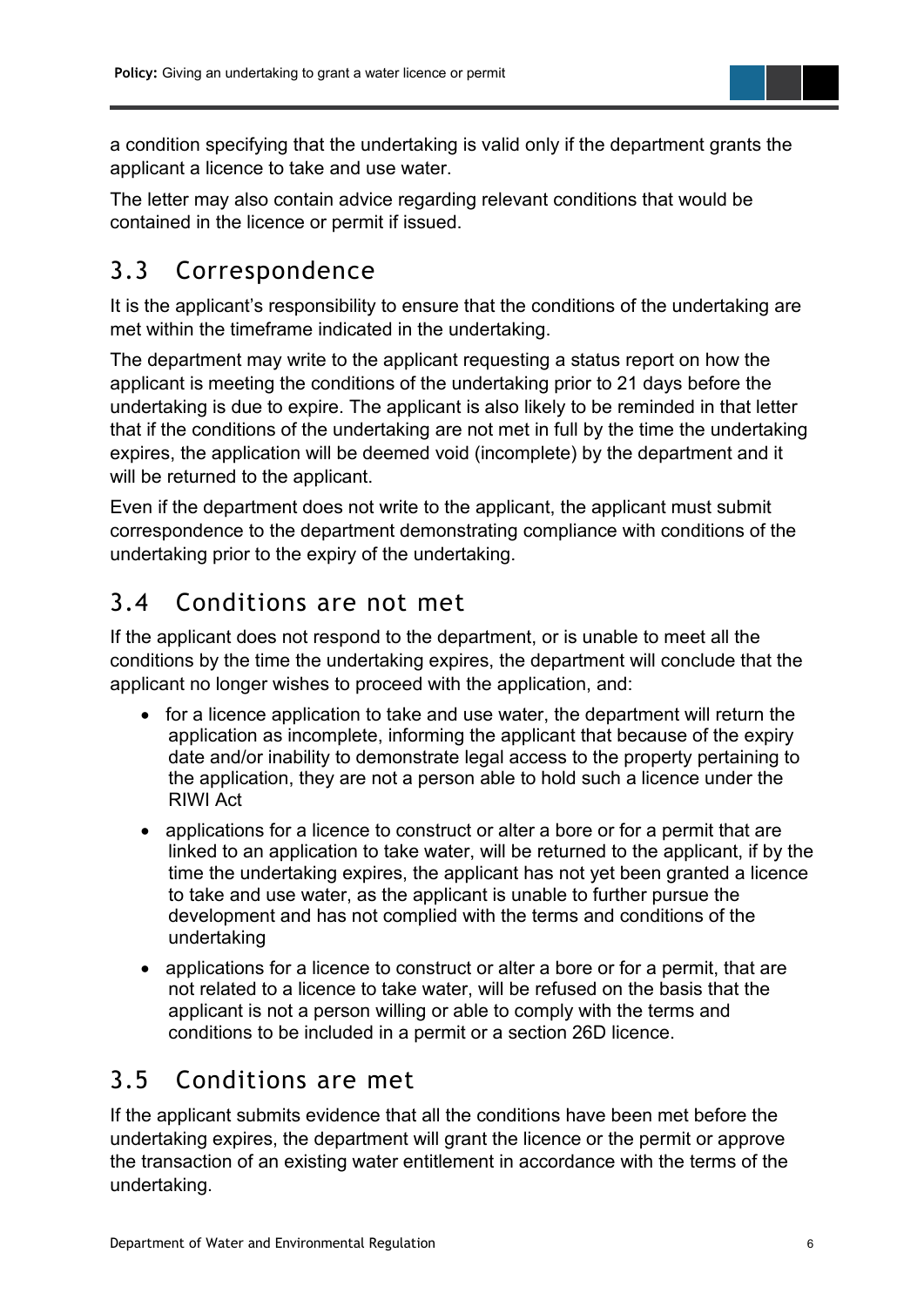### <span id="page-10-0"></span>3.6 Extending the time of undertakings

The department may consider extending the period of the undertaking if the applicant requests a time extension before the undertaking expires.

Any request for an extension will need to be supported with reasons acceptable to the department, as to why the applicant is unable to comply with the original expiry date.

Requests for extending an undertaking will not be accepted if the requests are received by the department after the original undertaking expires. The request can be presented as a letter to the department, clearly outlining the reasons for requesting an extension and providing evidence to substantiate that case.

Satisfactory reasons for extending the time of the undertaking are reasons that are beyond the applicant's control; for example, delays in legal proceedings, or in obtaining government authorisations. Evidence should be provided to confirm any statements.

If any extension is granted, it will only be granted once and for a period of not more than an additional six months. This time is deemed to be reasonable for the applicant to address any outstanding issues.

### <span id="page-10-1"></span>3.7 Undertakings are not transferable

A letter providing an undertaking is issued:

- to the specific entity (for example person, company or organisation) that formally applied to take water, construct a bore or interfere with a watercourse or transact a water entitlement
- from a specific water resource (for example the superficial aquifer)
- for a specific purpose
- for a specified property or properties.

Alterations to any of these details will require the lodgement of a new application.

A letter giving an undertaking to grant a licence to take water under section 5C of the RIWI Act is not a water entitlement. The letter refers to the possibility of granting an entitlement in the future and therefore the undertaking cannot generally be transferred to another person.

However, if a company holding an undertaking changes its name or is purchased by another company, the department will consider giving the new entity the same undertaking, if the purpose the water is to be used for does not change.

Similarly, licences to construct bores or permits to interfere with watercourses are not legally transferable.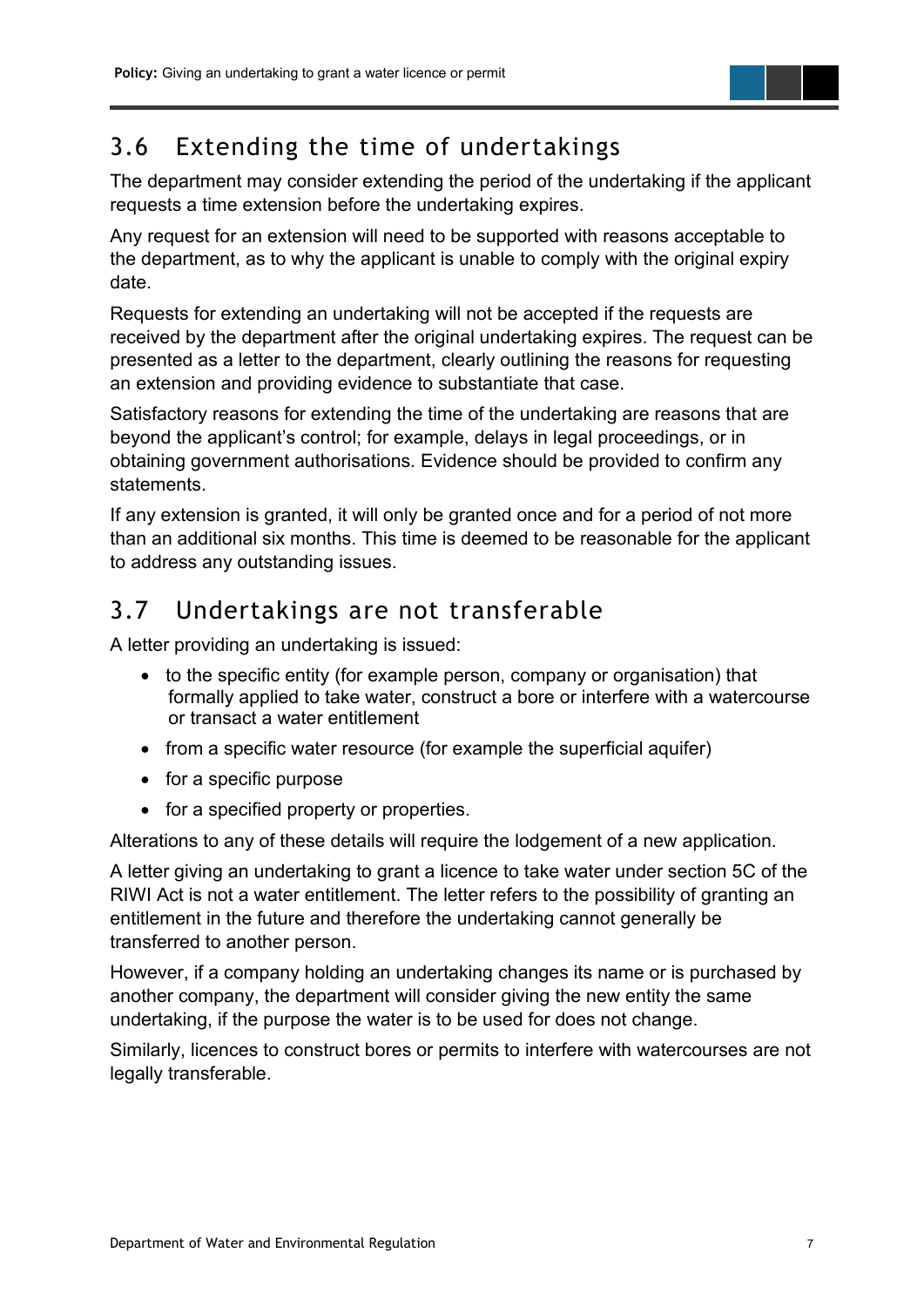## <span id="page-11-0"></span>4. Review

The department oversees water licensing policy development, including the review of existing policies. Policies are regularly updated to ensure their relevance to the department's licensing processes.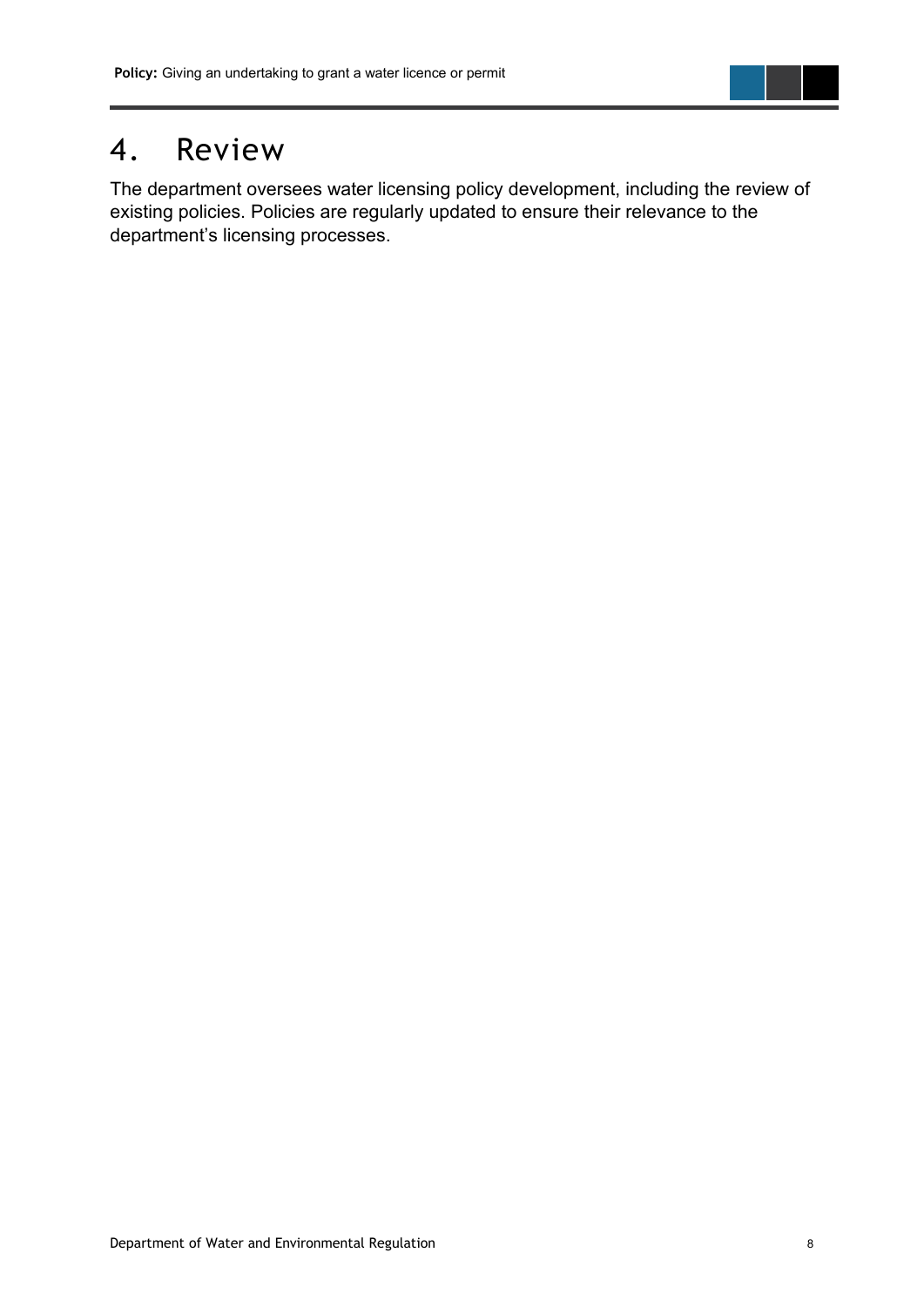# <span id="page-12-0"></span>Glossary

| <b>Term</b>                                      | <b>Definition</b>                                                                                                                                                                                                                                                                                                                                                                                                                                                          |
|--------------------------------------------------|----------------------------------------------------------------------------------------------------------------------------------------------------------------------------------------------------------------------------------------------------------------------------------------------------------------------------------------------------------------------------------------------------------------------------------------------------------------------------|
| <b>Agreement</b>                                 | a form of lease and occur via the temporary<br>'assignment' of a licensed entitlement, or part thereof,<br>to another party. This second party is then able to<br>operate under the licence for the period of the<br>agreement. Usually under agreements the water is<br>taken from a new location, requiring an assessment<br>of the likely impacts. Also called a 'temporary<br>transaction'.                                                                            |
| <b>Licences to construct or</b><br>modify a bore | section 26D of the Rights in Water and Irrigation Act<br>1914 requires the licensing of bore construction and<br>modification. This includes all artesian bores, and<br>non-artesian bores in areas proclaimed under the Act.<br>The Act allows for the exemption of certain bores<br>from licensing.                                                                                                                                                                      |
| Licences to take and use<br>water                | the Department of Water and Environmental<br>Regulation issues licences granting the right to take<br>water from a specified resource and a specified<br>location under section 5C of the Rights in Water and<br>Irrigation Act 1914. Those licences state the<br>maximum volume of water (the water entitlement) a<br>licensee can take per 12-month period. Conditions<br>included in licences outline a licensee's<br>responsibilities for managing the water resource. |
| Permits to interfere with a<br>watercourse       | permits are issued by the Department of Water and<br>Environmental Regulation under section 17 of the<br>Rights in Water and Irrigation Act 1914 to applicants<br>wishing to interfere with a watercourse. This allows<br>for the regulation of any form of interference with that<br>watercourse, including the construction of dams or<br>reservoirs, and aims to protect the environment and<br>users of that watercourse.                                              |
| <b>Trade</b>                                     | where an entitlement is permanently traded to<br>another person and the water will be taken from<br>another location. An example is where a licensee<br>sells their water entitlement to another person who<br>will take the water from a different location and<br>possibly use it for a different purpose.                                                                                                                                                               |
| <b>Transfer</b>                                  | where an entitlement is permanently transferred to<br>another person, but the water will be taken from the<br>same location. An example of a transfer is when a<br>licensee sells their property operation (for example, a<br>market garden) together with the water entitlement to<br>another person who will continue with the operation.                                                                                                                                |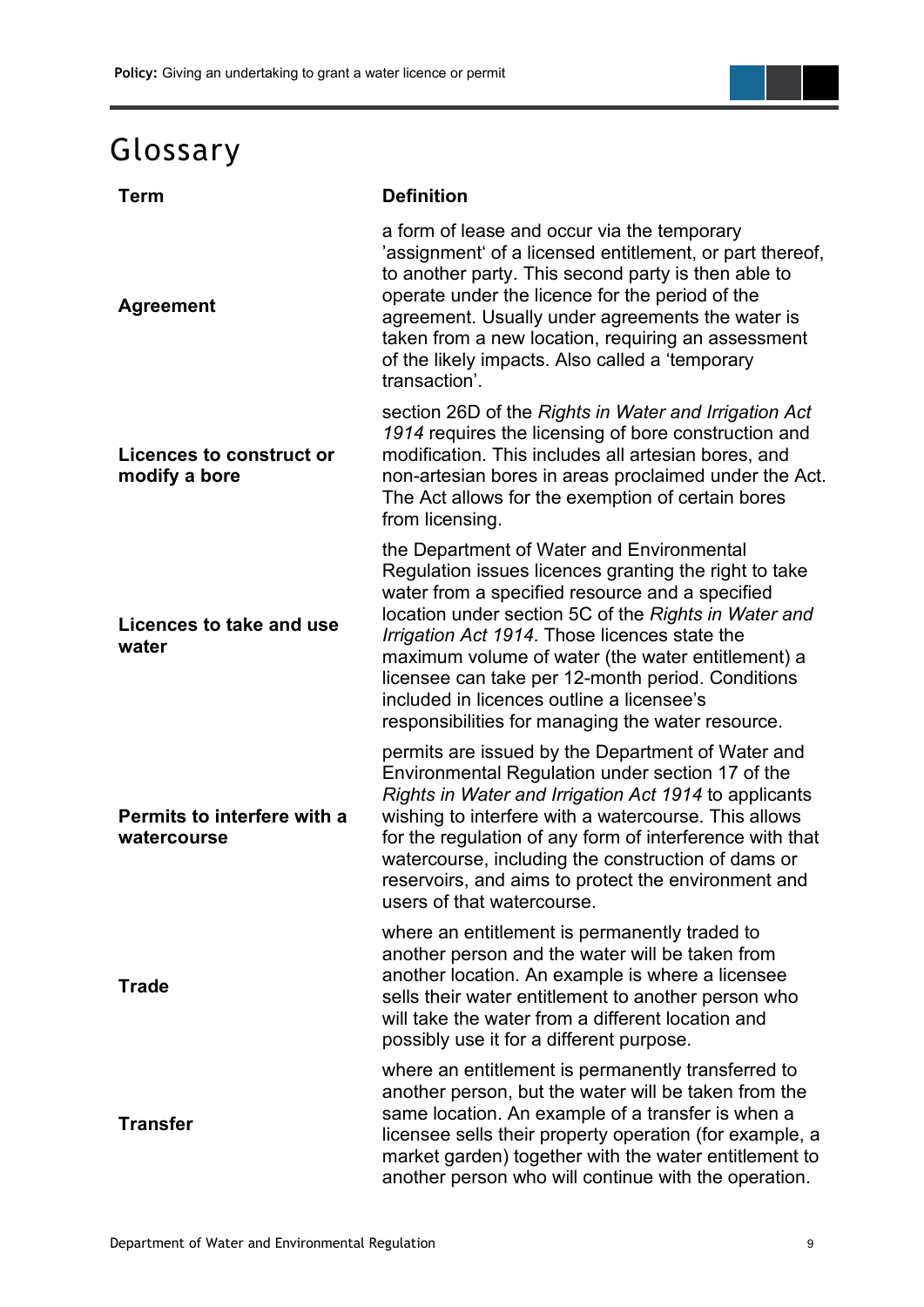

**Water entitlement transaction**

#### **Term Definition**

is the term used to describe the ability of a licence holder to trade, transfer, or form an agreement (that is, transact) for all or part of the licensed entitlement, to be taken by another person. In most cases a transaction involves a monetary exchange although in some instances transfers may occur without recompense (for example a deceased estate).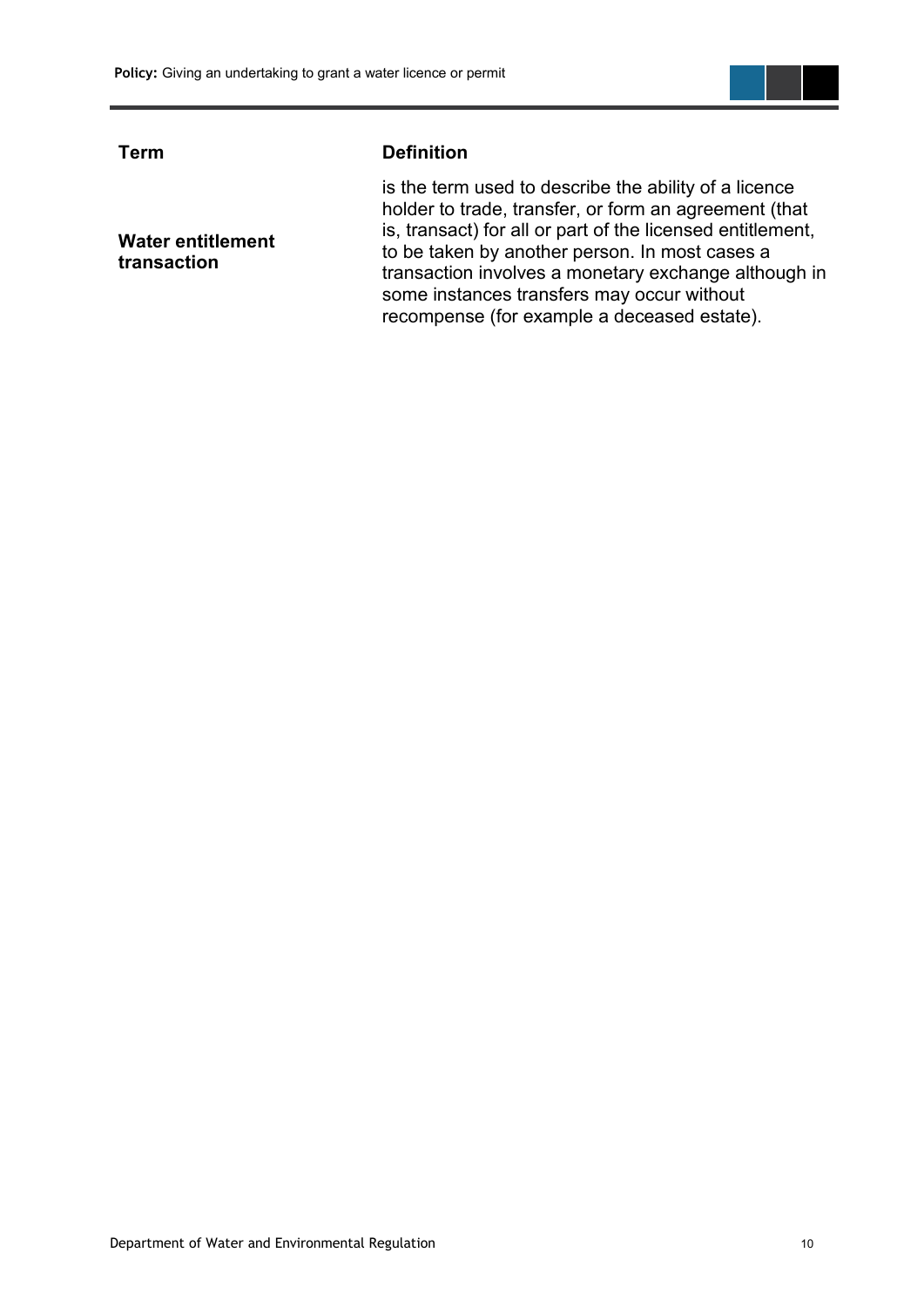## <span id="page-14-0"></span>References

Council of Australian Governments 2000, Council of Australian Governments' Meeting, 3 November 2000, Canberra, Communique, Australian Government, Canberra.

Department of Water 2007, *Western Australia's implementation plan for the National Water Initiative*, Government of Western Australia, Perth.

Department of Water and Environmental Regulation 2020, *Policy: Timely submission of required further information*, Department of Water and Environmental Regulation, Perth.

Department of Water and Environmental Regulation 2020, *Policy: Water conservation/efficiency plans,* Department of Water and Environmental Regulation, Perth.

Department of Water and Environmental Regulation 2020, *Policy: Use of operating strategies in the water licensing process*, Department of Water and Environmental Regulation, Perth.

Department of Water 2009, *Operational policy 5.12 Hydrogeological reporting associated with a groundwater well licence*, DWPF 5.12, Department of Water, Perth.

Government of Western Australia 2007, *State water plan*, Department of the Premier and Cabinet, Perth.

Water and Rivers Commission 2001, *Transferable (tradeable) water entitlements*, Water and Rivers Commission, Perth.

Water and Rivers Commission 2003, *Water licensing – Staged developments*, Water and Rivers Commission, Perth.